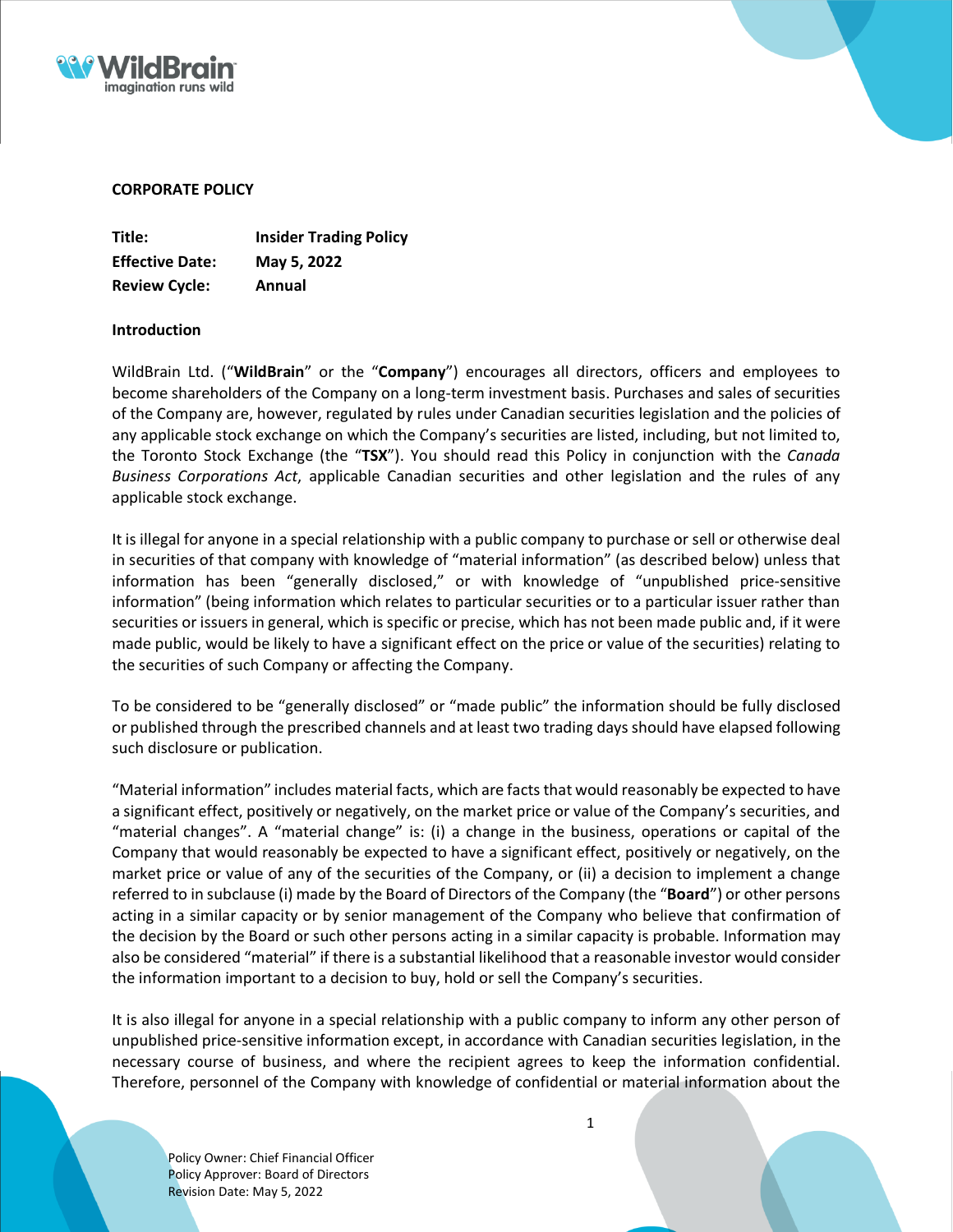

Company or its subsidiaries, its joint ventures, or third parties in negotiations of material potential transactions, are prohibited from trading or dealing (collectively referred to as "trading") in securities of the Company or of any such third party until the information has been generally disclosed. The Board of Directors of the Company has established this Policy for all directors, officers, employees, contractors, and consultants of the Company and its subsidiaries who may have access to unpublished price-sensitive information from time to time.

Any individual who violates this Policy may face disciplinary action up to and including termination of his or her employment or appointment with the Company without notice in addition to any penalties that may arise under applicable laws.

# **Application**

All persons as may be determined from time to time by Canadian securities legislation, including the following persons (irrespective of the size of his or her holding or interest), must comply with this Policy:

- (a) all directors and "senior officers" (as defined in applicable securities laws) of the Company (and any person who acts as a director whether or not officially appointed) ("**Insiders**");
- (b) employees of the Company and its subsidiaries who may be in possession of or have access to unpublished price-sensitive information from time to time; and
- (c) contractors or consultants of the Company and other persons who, because of their involvement with the Company, may have possession of or access to unpublished price-sensitive information from time to time (those listed in (a) through (c) collectively being referred to as "**Designated Persons**"). The Company will notify individuals who are treated as Designated Persons for purposes of this Policy, but a failure to do so will not exempt any such individual(s) from treatment as a Designated Person.

# **Guidance on Other Trading**

The following are provided as non-exhaustive examples of trading and are therefore subject to this Policy:

- (a) the sale or purchase, or any agreement for the sale or purchase of securities of the Company;
- (b) trades between Designated Persons;
- (c) off-market trades;
- (d) transfers for no consideration by Designated Persons; and
- (e) issuances of securities from treasury and cancellation of securities from treasury.

Any trades in securities beneficially owned, or over which control is exercised, by a Designated Person is subject to this Policy. These include trades by: (i) the spouse and other members of the household of any Designated Person, including family members and other persons who reside with such person (including, but not limited to, children, children away at college, step-children, parents, siblings, and in-laws) where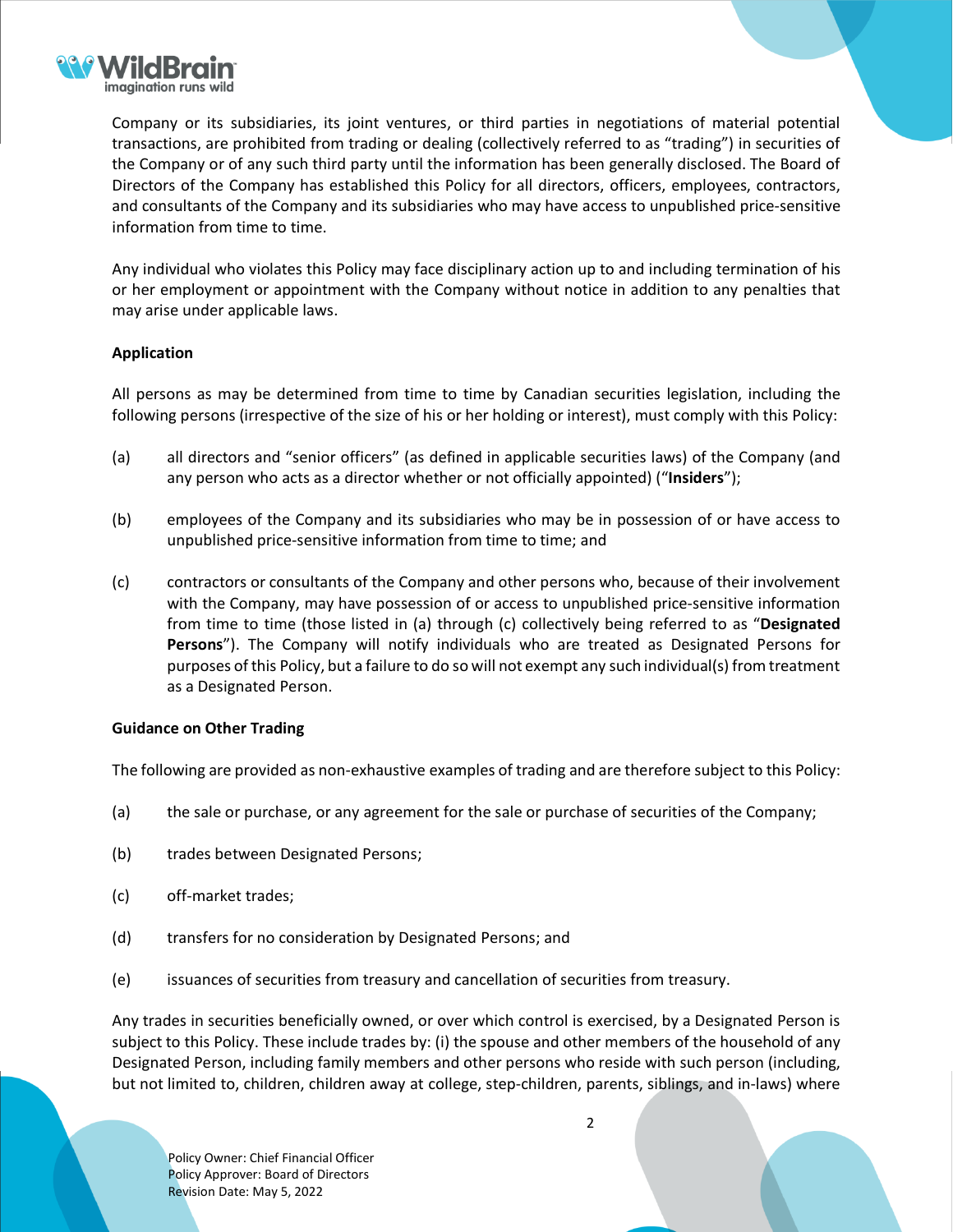

the Designated Person either controls or directs, directly or indirectly, or beneficially owns the securities and (ii) any other person or entity, including a registered retirement savings plan or other similar plan, trust, trustee, corporation, partnership, or other association which holds the Company's securities, which securities are in fact beneficially owned or over which control or direction is exercised by a Designated Person.

For the purpose of this Policy, all references to trading in securities of the Company is deemed to include all shares, convertible or exchangeable securities such as warrants or convertible debentures, options, and restricted share units, as well as a put, call, option or other right or obligation to purchase or sell securities of the Company, any security, the market price of which varies materially with the market price of the securities of the Company, or any related derivative. For greater certainty, this includes the (i) the exercise of stock options or other awards granted under the Company's equity incentive plans and any other shares acquired pursuant to any Company benefit plan or arrangement and (ii) any derivativesbased, monetization, non-recourse loan or similar arrangement that changes a Designated Person's economic exposure to or interest in securities of the Company and which may not necessarily involve a sale, or any other transaction or arrangement that is required to be reported by an insider in accordance with the Canadian Securities Administrator's National Instrument 55-104 – *Insider Reporting Requirements and Exemptions* or under other applicable Canadian s securities laws.

# **Pre-Clearance of All Trades**

While the onus of complying with all insider trading and filing requirements remains with the individual, all tradesin securities of the Company by Designated Persons must be pre-cleared with the Chief Financial Officer of the Company (the "**Chief Financial Officer**"). **No Designated Person shall undertake a trade in** securities of the Company until notified in writing by the Chief Financial Officer or, in the case of a proposed trade by the Chief Financial Offer (or in the absence of the Chief Financial Officer, the Chief **Executive Officer of the Company) that the individual may proceed with the trade requested.** In addition, a copy of each insider report filed with Canadian securities regulatory authorities must be provided to the Chief Financial Officer without delay. To obtain clearance to trade, please complete and sign the Application to Deal form (specimen attached as Appendix 1 hereto; copies obtainable from **the Chief Financial Officer**; or in his absence **the Company's General Counsel**).

Employees and contractors of the Company are reminded that they may not trade in securities of the Company if they have knowledge of unpublished price-sensitive information, whether or not the Chief Financial Officer has provided any notification to the individual in respect of a proposed trade.

Clearance will not be given while the Company is in a prohibited period (as described below) save where the very limited "hardship exception" applies (as described below).

# **Written record**

A written record must be maintained by the Company of any clearance given and of insider trading reports filed. Written confirmation from the Company that such advice and clearance (if any) have been recorded must be given to the Designated Person concerned.

3

#### **Prohibited Periods**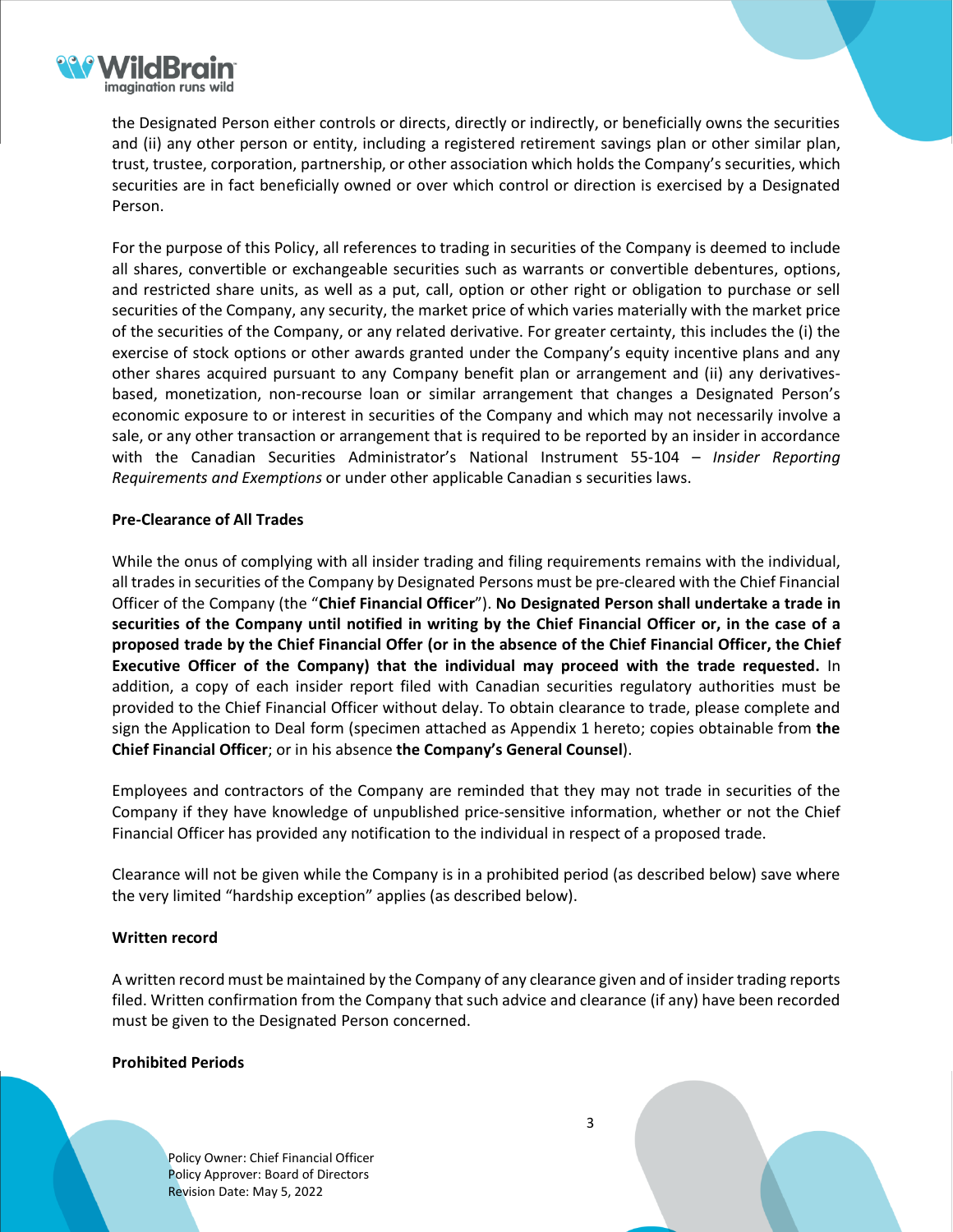

A Designated Person must not be given clearance to deal in any securities of the Company during a prohibited period. A "prohibited period" means:

- (a) any Blackout Period (as defined below);
- (b) any period when there exists any matter which may constitute unpublished price-sensitive information in relation to the Company's securities (whether or not the Designated Person has knowledge of such matter); or
- (c) any period when the Designated Person or the person responsible for the clearance otherwise has reason to believe that the proposed dealing is in breach of this Policy.

Designated Persons will receive an annual reminder of their responsibilities under this Policy with particular regard to any regularly scheduled Blackout Periods and will inform all Designated Persons of additional Blackout Periods which may be prescribed from time to time by the Chief Financial Officer as a result of special circumstances as further detailed below.

# **Regularly Scheduled Blackout Periods**

Securities of the Company may not be traded by anyone to whom this Policy applies as described above during a trading Blackout Period. A "**Blackout Period**" is the period commencing on the first day of the month following the end of each fiscal quarter or year-end, as applicable, and ending at the opening of the market on the third trading day on any applicable stock exchange on which the Company's securities are listed, including, but not limited to, the TSX following the date on which a press release has been issued in respect of the Company's interim or annual financial results. For example, if the Company releases its quarterly financial results prior to the opening of trading on a Thursday, the Blackout Period would end prior to the opening of trading on the following Tuesday. Except as authorized pursuant to the hardship exception discussed below, trading in securities of the Company must not be made during these Blackout Periods.

# **Other Blackout Restrictions**

Additional Blackout Periods may be prescribed from time to time by the Chief Financial Officer as a result of special circumstances.

A Blackout Period will be in effect and no securities are to be traded by Designated Persons (and no clearance will be given), even outside a regularly scheduled Blackout Period if they or the Company may be considered to be in possession of any unpublished price-sensitive information that has not been generally disclosed. Examples of such information include:

- material changes in the Company's financial condition or financial performance, including a significant increase or decrease in near-term earnings prospects;
- significant litigation or developments in existing litigation;
- significant regulatory development or changes in legislation governing the Company's industry;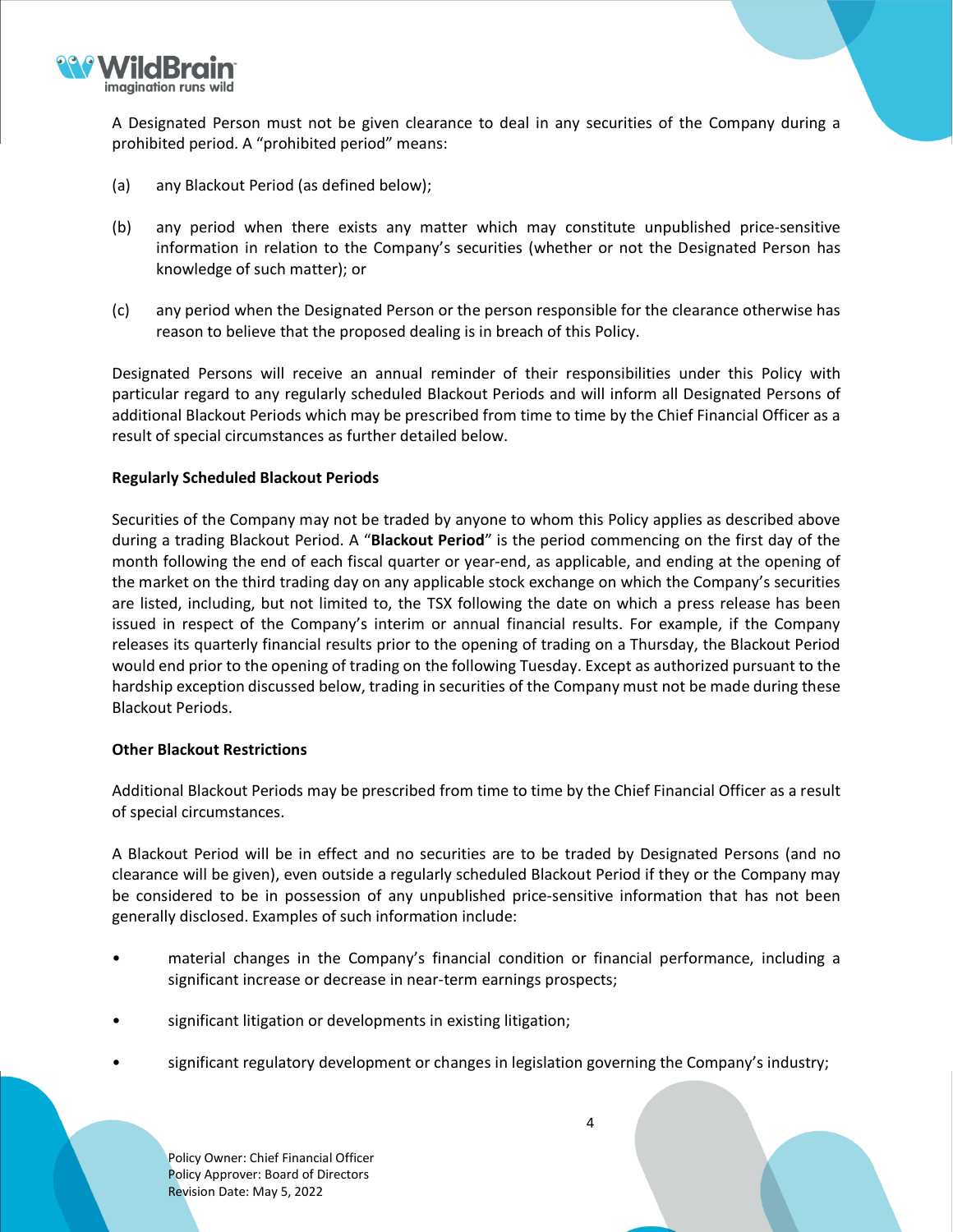

- capital reorganizations, mergers or amalgamations, significant acquisitions or dispositions of assets, property or joint venture interests, including news of a pending significant merger, acquisition, divestiture or joint venture;
- events regarding the Company's securities, including stock splits, share consolidations, stock dividends, stock repurchases and other changes in capital structure;
- changes in dividend policy and declarations or omissions of dividends;
- the borrowing or lending of a significant amount of funds or any mortgaging or encumbering in any way of the Company's assets, including bank credit facilities or other financing transactions;
- public and private offerings of debt or equity;
- major management changes;
- material reserves or write-offs;
- expansion into new markets or changes in the Company's sphere of activity;
- material changes in prior public statements;
- corporate restructuring;
- significant developments in budgets or long-term plans, including a significant change in capital investment plans or corporate objectives;
- changes in the Company's independent auditors;
- bankruptcy or receivership;
- the results of submission of matters to a vote of securityholders; and
- material transactions with directors, officers or principal securityholders.

The foregoing examples are not exhaustive. Designated Persons must wait to trade until the opening of the market on the third trading day on any applicable stock exchange on which the Company's securities are listed after unpublished price-sensitive information has been generally disclosed. Note that the fact that an additional Blackout Period has been prescribed may itself be unpublished price-sensitive information that should not be disclosed to or discussed with anyone.

Blackout Periods will normally not be applicable to the execution of a commitment where a Designated Person has entered into a binding commitment prior to the Company being in such a Blackout Period. In order for such a "commitment" to be exempt from restrictions applicable during a Blackout Period it must not involve the exercise of any "discrete investment decision" by the Designated Person. Commitments of this nature include automatic securities purchase plans, dividend reinvestment plans and automatic pre-arranged sales plans structured in compliance with applicable securities laws. It should be noted that

Policy Owner: Chief Financial Officer Policy Approver: Board of Directors Revision Date: May 5, 2022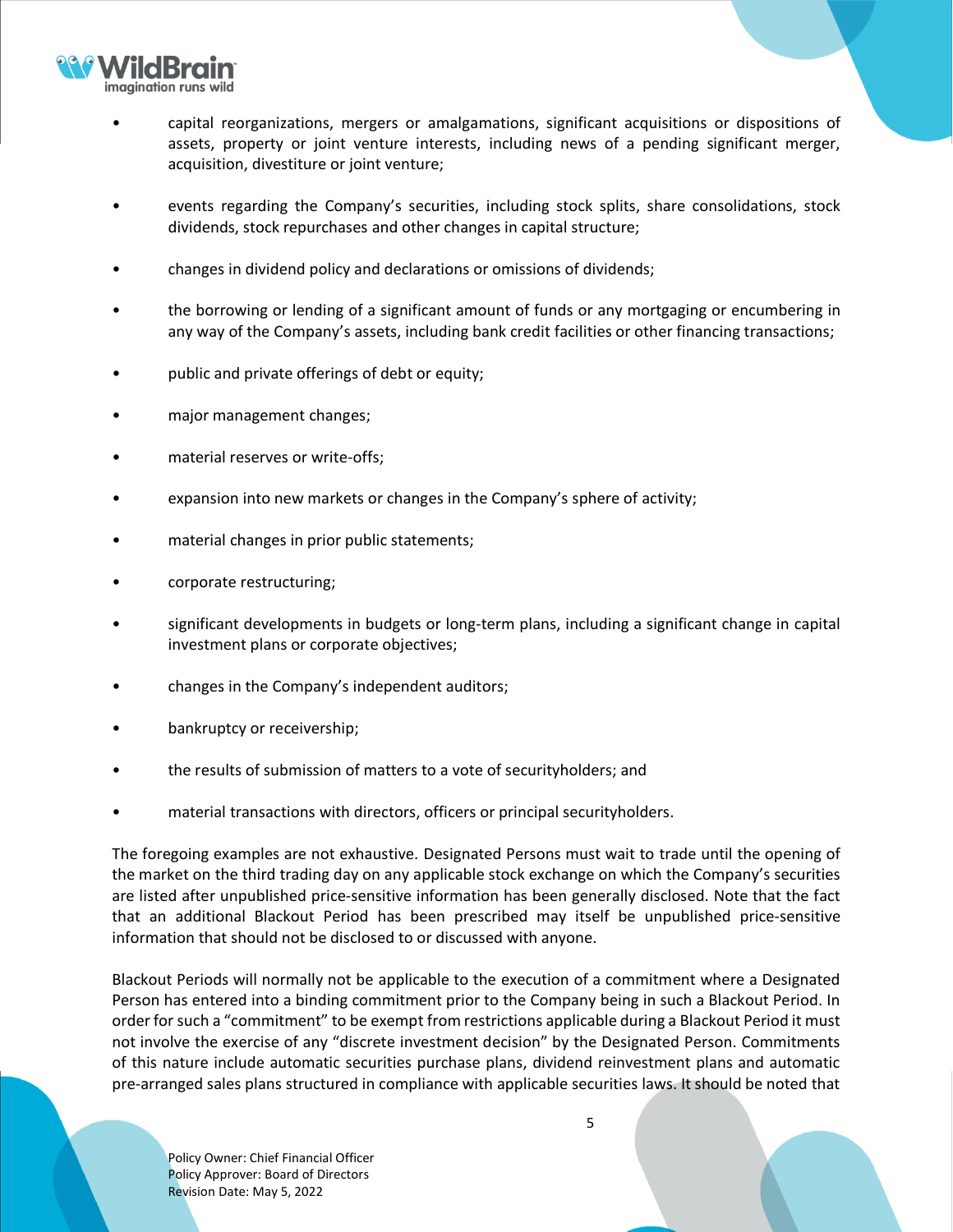

insider reporting obligations under Canadian law apply in respect to these plans subject to certain exemptions.

### **Exercising Options and Other Convertible Securities**

The trading restrictions set out in this Policy generally do not apply to the exercise of any option or right under an equity incentive plan of the Company by a Designated Person. The trading restrictions of this Policy do however apply to any sale of the underlying securities following such exercise of option or right, and to a cashless exercise of an option by a Designated Person.

### **Hardship Exceptions**

The Company recognizes that on rare occasions, circumstances may arise when the prohibition on trading during a Blackout Period will result in severe personal hardship due to an unforeseen or unexpected personalsituation. In such circumstances the Chief Financial Officer is permitted, in his/her discretion and where permitted by applicable law, to make exceptions to permit selling (but not purchasing) by a Designated Person during a Blackout Period, provided that the Designated Person has provided particulars of the circumstances giving rise to hardship and has certified in writing no earlier than two business days prior to the proposed trade that he or she is not in possession of unpublished price-sensitive information. In addition, prior to granting permission to sell under this hardship exception, the Chief Financial Officer shall consult the Company's legal advisers and nominated adviser.

Please contact the Chief Financial Officer should a situation of this nature arise.

### **No Speculating**

Purchases of securities of the Company by its employees and contractors should be for investment purposes only and not short-term speculation. This includes all dealings in puts and calls, all short sales and all buying or selling on the market with the intention of quickly re-selling or buying back at a profit. For the avoidance of doubt, employees and contractors of the Company are prohibited from short selling the Company's securities at any time. In addition, there should be no trading in securities of other companies with the knowledge that the Company is contemplating or engaged in acquiring such company or its securities or negotiating significant business arrangements. As a result, the Company strongly urges its employees and contractors to consider operating a margin account only where there will not be a risk of violating this Policy and/or applicable securities laws.

#### **No Hedging**

Directors and officers of the Company are not permitted to enter into any transaction that has the effect of offsetting the economic value of any direct or indirect interest of such persons in securities of the Company. This includes the purchase of financial instruments such as prepaid variable forward contracts, equity swaps, collars or units of exchange funds that are designed to hedge or offset a decrease in the market value of equity securities granted to such persons as compensation or otherwise held directly or indirectly by such Insiders.

#### **Discretionary Account**

Policy Owner: Chief Financial Officer Policy Approver: Board of Directors Revision Date: May 5, 2022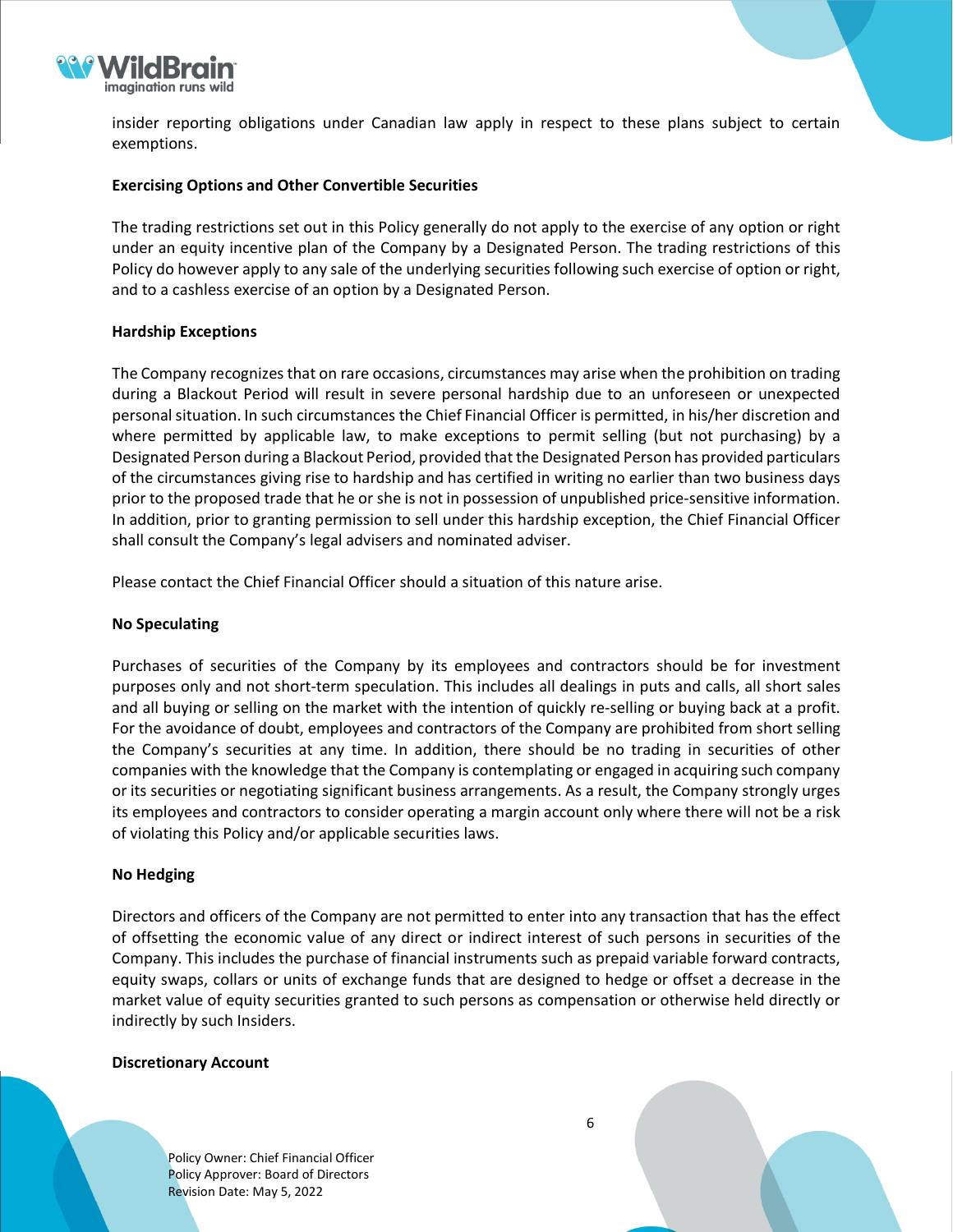

If any Designated Person has a discretionary account with a broker or other investment manager (i.e., the broker or other investment manager has a certain amount of discretion to buy and sell stock), the Designated Person must advise the broker or other investment manager in writing that there are to be no purchases or sales of the Company's securities in the discretionary account without first discussing the trade with such Designated Person in order to ensure compliance with this Policy and applicable insider trading laws.

# **Automatic Plans**

Canadian securities laws provide a defense from insider trading liability under such laws to persons that purchase or sell securities of an issuer with knowledge of a material fact or material change with respect to the issuer that has not been generally disclosed, if the purchase or sale was made pursuant to an automatic dividend reinvestment plan, share purchase plan or other similar automatic plan (an "**Automatic Plan**") that was entered into by such person prior to the acquisition of knowledge of the material fact or material change. If such an Automatic Plan meets the requirements of Canadian securities laws, the securities of the Company may be purchased or sold without regard to certain insider trading restrictions. To comply with this Policy, an Automatic Plan must be approved by the Company and meet the requirements of Canadian securities laws. In general, an Automatic Plan must be entered into at a time when the person entering into the plan is not aware of unpublished price-sensitive information and no Blackout Period is in effect. Once the plan is adopted, the person must not exercise any influence over the amount of securities to be traded, the price at which they are to be traded or the date of the trade. The plan must either specify the amount, pricing, and timing of transactions in advance or delegate discretion on these matters to an independent third party. Any Automatic Plan must be submitted for approval at least five days prior to the entry into the Automatic Plan and when no Blackout Period is in effect and must remain in effect for at least six months. No further pre-clearance of transactions conducted pursuant to the Automatic Plan will be required. Early termination of an Automatic Plan must also be submitted for approval at least five days prior to the proposed effective date of the early termination and when no Blackout Period is in effect.

#### **Securities of Other Companies**

In the course of the Company's business, Designated Persons may obtain information about another publicly traded company that has not been generally disclosed. Canadian securitieslaws generally prohibit trading in securities of that company while in possession of such information or communicating such information to another person. The restrictions set out in this Policy apply to all Designated Persons with respect to both trading in the securities of another company while in possession of such information and communicating such information.

# **No Tipping or Recommending**

Unpublished price-sensitive information is to be kept strictly confidential at all times until it has been generally disclosed to the public. Unpublished price-sensitive information is not considered to have been generally disclosed until at least two trading days have elapsed after disclosure is made by press release. Employees and contractors of the Company must not pass on such information to others except asstrictly necessary in the normal course of business and then only in circumstances where the recipient has agreed to keep such information confidential. Employees and contractors of the Company must also not, other than in the necessary course of business, recommend to or encourage others to purchase or sellsecurities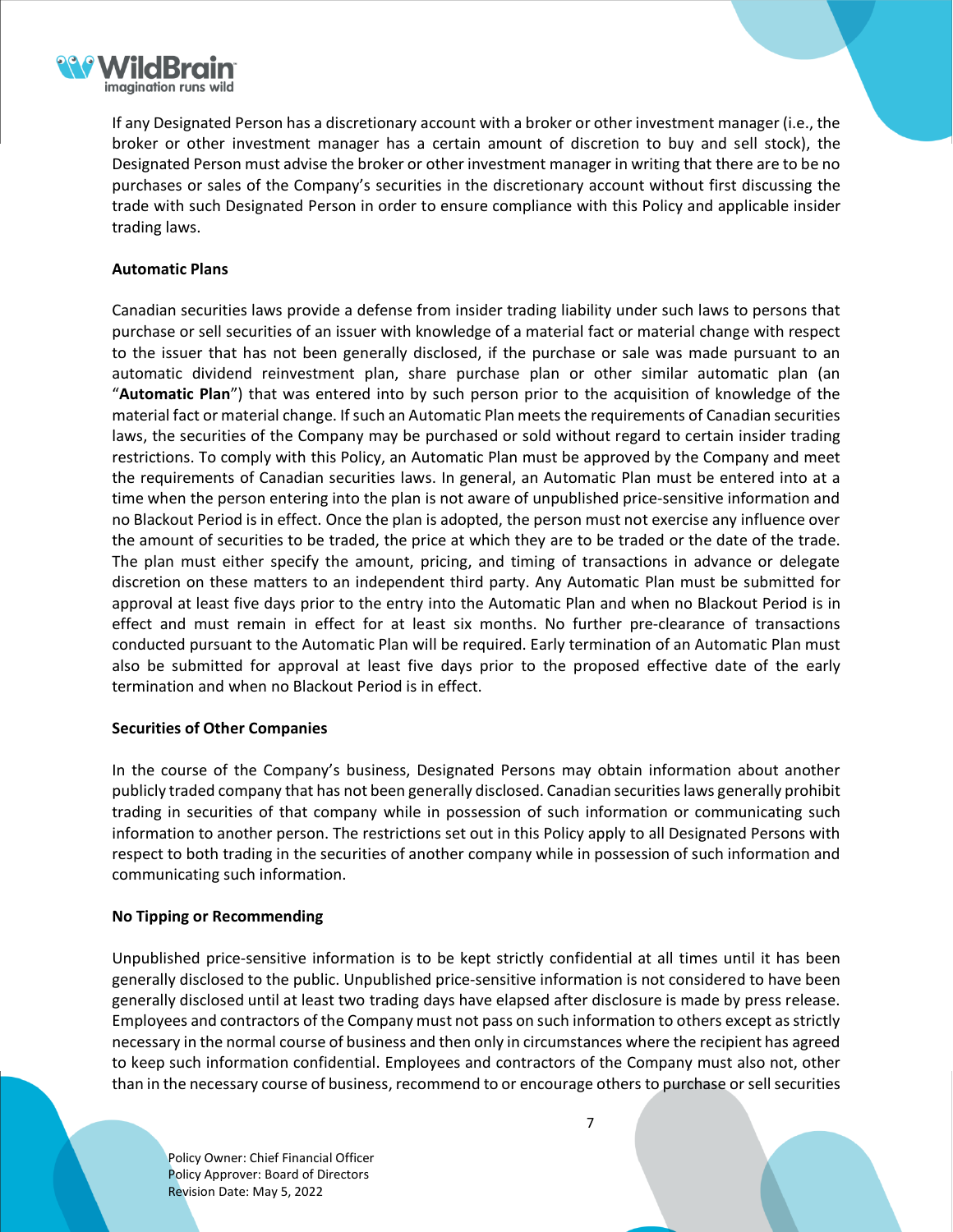

of the Company when they are in possession of unpublished price-sensitive information. It is an offence to encourage insider dealing and to disclose unpublished price-sensitive information with a view to others profiting from it.

### **Insider Filings**

Insiders are reminded of the importance of maintaining up-to-date filing of their trades and beneficial ownership with the appropriate Canadian securities authorities, as applicable.

Canadian regulatory authorities have implemented the System for Electronic Disclosure by Insiders ("**SEDI**"). SEDI facilitates the filing and public dissemination of "insider reports" by "reporting insiders" in electronic format via the Internet. Insiders who are required by Canadian securities laws to file insider reports must use this website to make these filings. Generally, insider reports must be filed within five days of the date on which the trade occurs.

While the onus for complying with the insider filing requirements remains with the individual, the Company will be pleased to provide assistance with respect to such filings; for further information, please contact the Chief Financial Officer.

Designated Persons who file their own insider reports shall promptly provide a copy of such reports to the Chief Financial Officer.

### **Confidentiality**

In the course of conducting business employees and contractors of the Company will be in possession of information which may be of a market sensitive nature. Access to such information must be limited strictly to those persons who require it in order to perform the duties expected of them. Precautions must be adopted by each Designated Person to ensure that sensitive information within their department is not available or accessible to individuals inside or outside of the Company who have no requirement for such information.

#### **Civil and Criminal Penalties**

If a person is found to have breached applicable Canadian securities and other laws by insider trading or tipping, the Company and the person may be held liable. There are severe civil, criminal, and quasicriminal sanctions and penalties that may be imposed under such laws, including fines, damages and/or incarceration.

Securities laws in Canada provide for severe penalties to those who violate insider trading and tipping prohibitions. For example, under the *Securities Act* (Ontario) (the "**OSA**"), personsfound guilty of violating prohibitions against insider trading, tipping or recommending trades may be subject to a fine of up to \$5,000,000 and/or imprisonment for a term of up to five years less a day. Persons found guilty of insider trading or tipping may also be subject to a fine in an amount not less than the profit made or loss avoided by the person by reason of the contravention and not more than the greater of \$5,000,000 and three times the profit made or loss avoided. A person who violates the insider trading and tipping provisions of the OSA may also be liable to compensate the buyer or seller of securities (in the case of insider trading) or any person that bought or sold securities to or from a tippee (in the case of tipping) and may otherwise

Policy Owner: Chief Financial Officer Policy Approver: Board of Directors Revision Date: May 5, 2022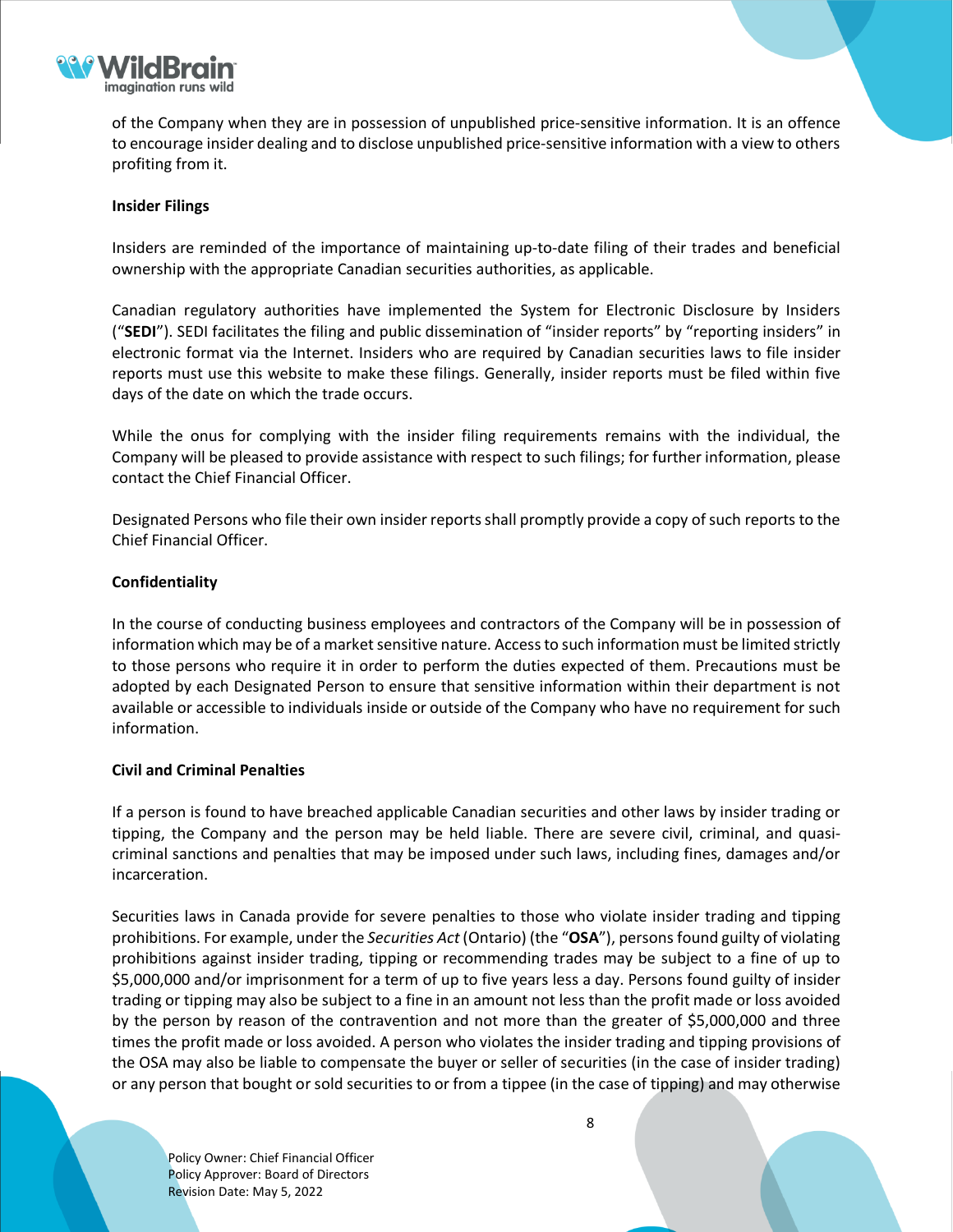

be prohibited from trading in securities or acting as an officer or director of a company. In addition to the OSA, there may also be penalties under the Criminal Code and applicable corporate statutes for persons found guilty of insider trading and tipping. In addition to these penalties, regulators may seek other relief such as an injunction against future violations and prohibitions against an individual from acting as a director or officer.

Each person who violates the prohibitions against insider trading, or knows of such violation by any other persons, must report the violation immediately to the Chief Financial Officer.

# **Modifications and Waivers**

The Company reserves the right to amend or modify the policies and procedures set forth herein at any time. Waiver of the provision of these policies and procedures in a specific instance may be authorized in writing only by the Chief Financial Officer (or his/her designee).

#### **Inquiries**

If a person has any question as to any of the matters discussed herein, in particular as to whether a proposed action will be within the scope of "trading" as used within this Policy or falls within a Blackout Period, he or she should not hesitate to ask for advice and should not act until he or she has received an answer. Requests for advice should be directed to the Chief Financial Officer.

The foregoing has been drawn up with a view to making you aware of, but does not precisely reproduce, **actual legal requirements under the laws of Canada. While no single rule could possibly cover all situations, a good rule to follow at all times is:**

**CAREFULLY AVOID ANY TRADING OR DISCLOSURE (TIPPING) WHICH MIGHT BE, OR APPEAR TO BE, UNFAIR TO PUBLIC INVESTORS.**

**WHEN IN DOUBT AS TO WHETHER ANY TRADE OR DISCLOSURE MIGHT CONTRAVENE THIS POLICY, APPLICABLE SECURITIES OR OTHER LAWS, OR THE RULES OF ANY APPLICABLE STOCK EXCHANGE ON WHICH THE COMPANY'S SECURITIES ARE LISTED, INCLUDING, BUT NOT LIMITED TO, THE TSX, THE COMPANY OR THE DESIGNATED PERSON SHOULD ALWAYS SEEK ADVICE FROM ITS LEGAL COUNSEL.**

**\* \* \* \* \***